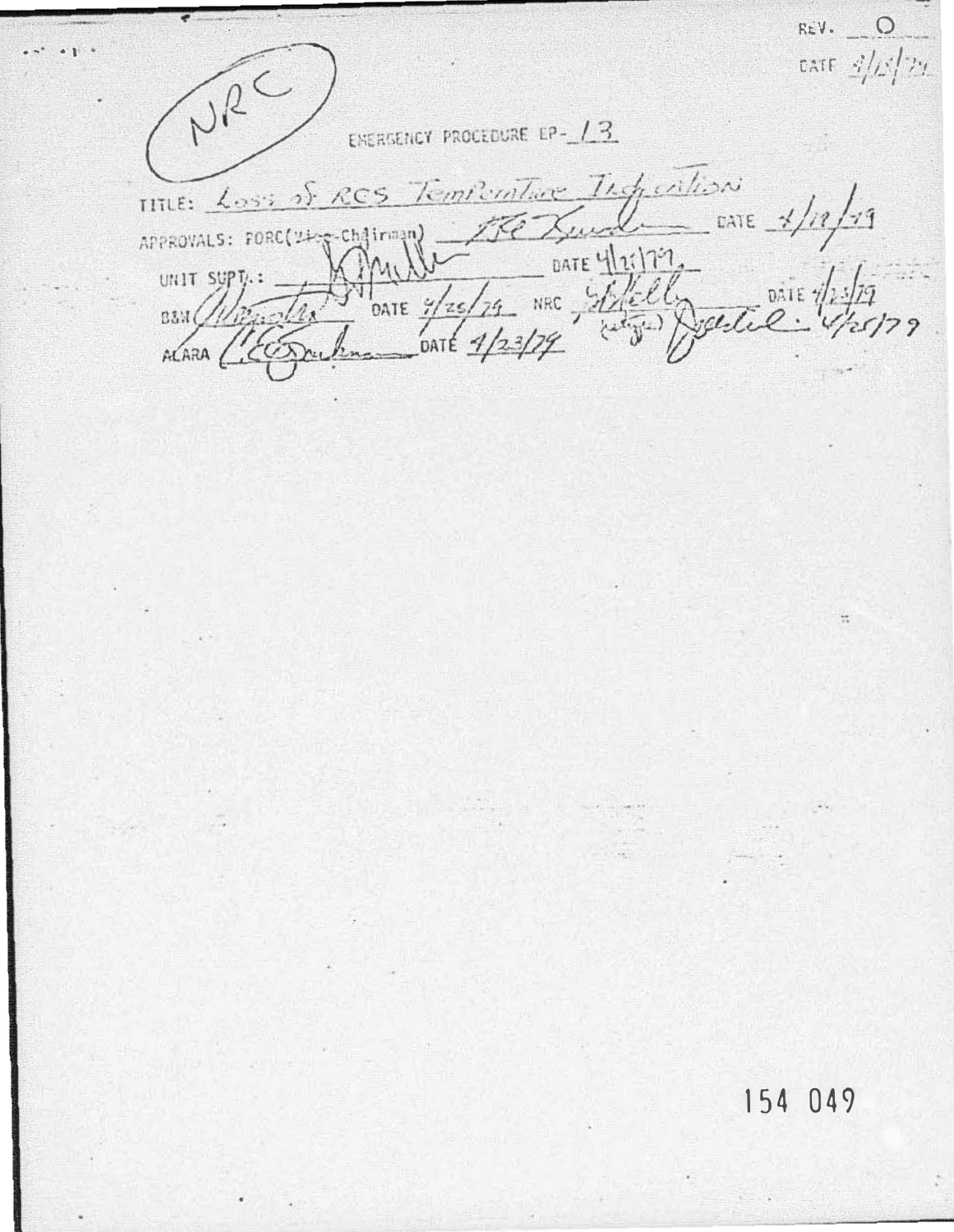## EP-13 LOSS OF RCS TEMPERATURE HODICATION

The purpose of this procedure is to provide alternate means of memitoring Reseior Conlent System Temperatures, in the event that normel RCS temperature indication is lest.

1.0 Symptoms

- 1.1 Wide range temperature indications on console indicate high/ low temperatures:
- 1.2 RCS flow rate indication change due to loss of temperature compensation.
- 2.0 Immediate Actions
	- 2.1 Automatic **NONE**
	- $2.2$  Manual
		- 2.2.1 Select the two highest reading valid in-core thermocouples for readout on the CRT (Computer points 493 thru 544).
		- 2.2.2 Select backup temperature sensing points from the alternate list in Table 1. Temperature inputs to NNI or NI/RPS systems should be given higher priority for alternate use with the recogneeded order for use as shown in the Table 1 list.

 $MOTE$   $1 - To ensure the alternate points are acceptable$ for this temperature monitoring application, the RTD bridges may have to be changed from narrow to wide range indication.

NOTE  $2$  - Accuracy of readouts may be improved by switching an ohmmeter and comparing the resistance to the RTD curves. Curves (Tables) are found in the Rosemount Cal Curve Book in the Unit 2 Instrument shop (see attached Table 1).

## 3.0 Long Term Action

- 3.1 Continue the present mode of primary system cooling using the incore thermocouples and backup TE's listed in Table 1 to monitor for any changes in RCS temperature.
- 3.2 Adjust core thermcouple computer points to alarm at 75°F above their current readings.

154 050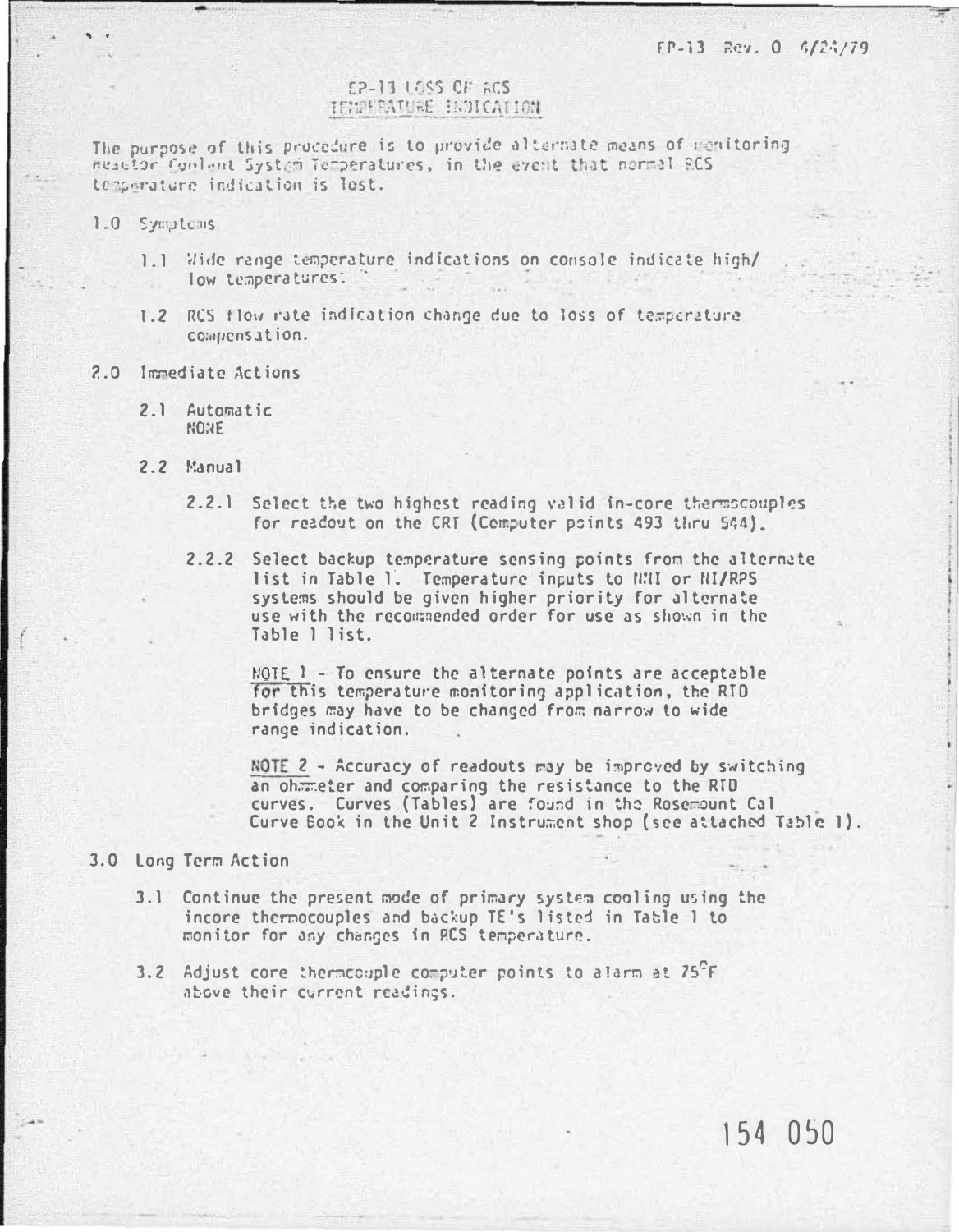$\dddot{z}$ 

 $\rightarrow$ 

|  |  |  | <b>TABLE 1</b> |  |
|--|--|--|----------------|--|
|  |  |  |                |  |

 $-2-$ 

 $\mathcal{F}^{\text{in}}(\mathcal{F})$  ,  $\mathcal{F}^{\text{in}}(\mathcal{F})$ 

| INSTRUMENT NO.      |                               |
|---------------------|-------------------------------|
| RC4A - IE 2         | TH LOOP A                     |
| RC4A - TE 3         | $T_H$ Loop A                  |
| $RC4B - TE$ 2       | $T_H$ Leep B                  |
| RC48 - TE 3         | $T_H$ Loop B                  |
| RCSA - TE 2         | T <sub>r</sub> RCP 1A Suction |
| $RCSA - TE G$       | T <sub>C</sub> RCP 2A Suction |
| RC5B - TE 2         | T <sub>C</sub> RCP 13 Suction |
| RC5B - TE 4         | T <sub>c</sub> RCP 2B Suction |
| RC-TE9              | PZR Surge Line                |
| $RC4A - TE$ 1       | T <sub>H</sub> Loop A         |
| $RC4A - TE4$        | $T_H$ Loop A                  |
| RC43 - TE 1         | $T_H$ Loop B                  |
| <b>P.C48 - TE 4</b> | T <sub>H</sub> Loop B         |
| $RC5A - TE$ 1       | T <sub>C</sub> RCP 1A Suction |
| RC5A - TE 3         | T <sub>C</sub> RCP 2A Suction |
| RC5B - TE 1         | T <sub>C</sub> RCP 1B Suction |
| RC53-TE3            | T <sub>C</sub> RCP 23 Suction |
| RCISA - TE I        | $T_H$ Loop A                  |
| RC15B - TE 1        | $T_H$ Loop B                  |
| RC15A - TE2         | T <sub>C</sub> RCP 1A Suction |
| AC153 - TE 2        | T <sub>C</sub> RCP 18 Suction |
| BOISA - TE 3        | T <sub>C</sub> RCP 2A Suction |
| $ECIB = TE$ 3       | Tr RCP 2B Suction             |
| $PC - TE 11$        | Par Spray Line                |

154 051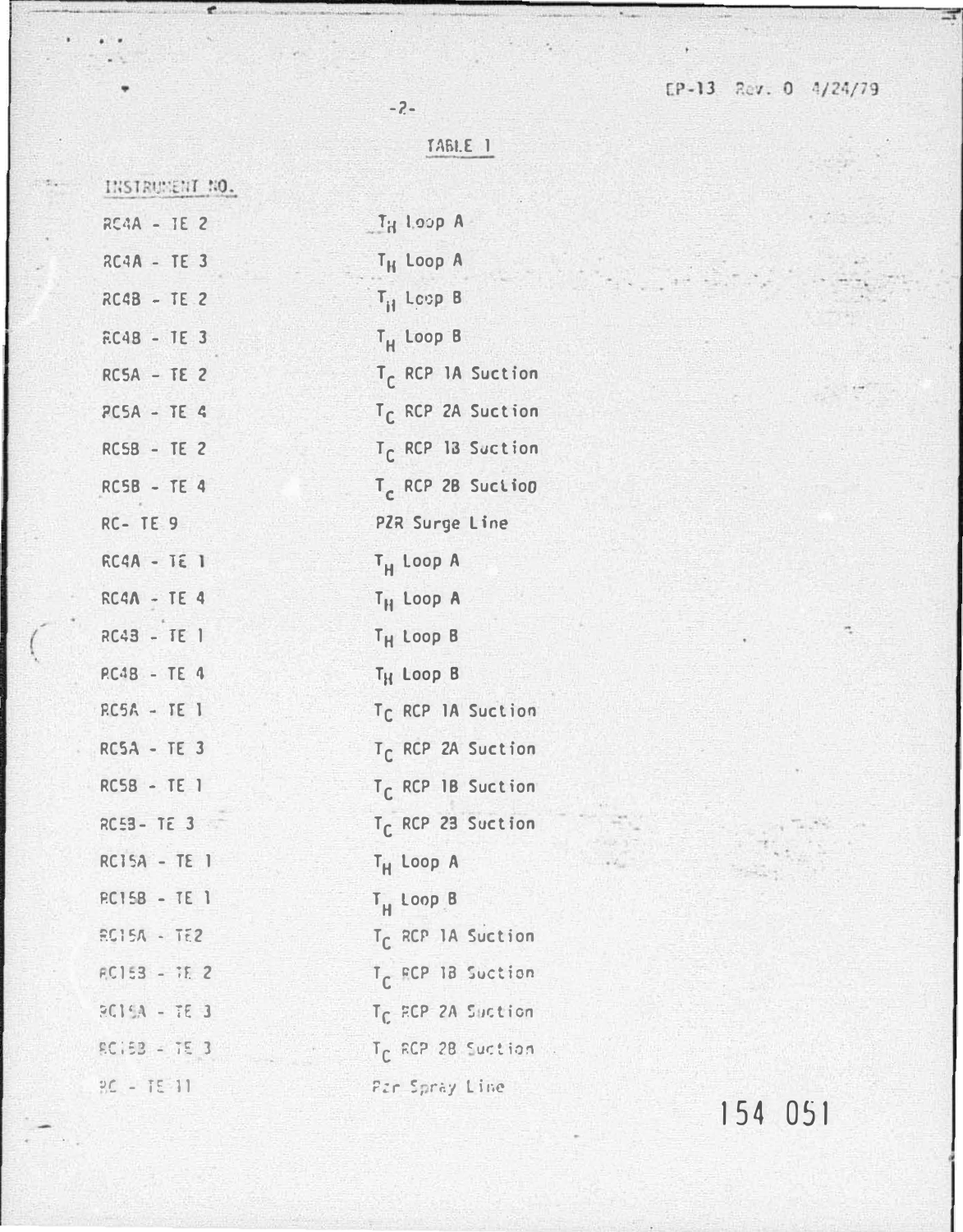$\mathbf{R}$ 

estra

|               | TABLE 1 - CONTINUED        |
|---------------|----------------------------|
| DH6 - TE 1    | DH pump lA Suction         |
| $DHG - TE$ 2  | DH pump 18 Suction         |
| $SP3A - TE$ ] | "A" OTSG Steam Temperature |
| $SP3A - TE2$  | "A" OTSG Steam Temperature |
| $SP33 - TE1$  | "B" OTSG Steam Temperature |
| $SP3B - TE2$  | "B" OTSG Steam Temperature |

 $\mathbf{r}$ 

154 052

 $\sim$  .  $\mathcal{L}(\mathcal{X}) = \mathcal{L}(\mathcal{X})$  $4.96 - 1.$ 

# 1594 0952

 $\frac{1}{2}$  .

÷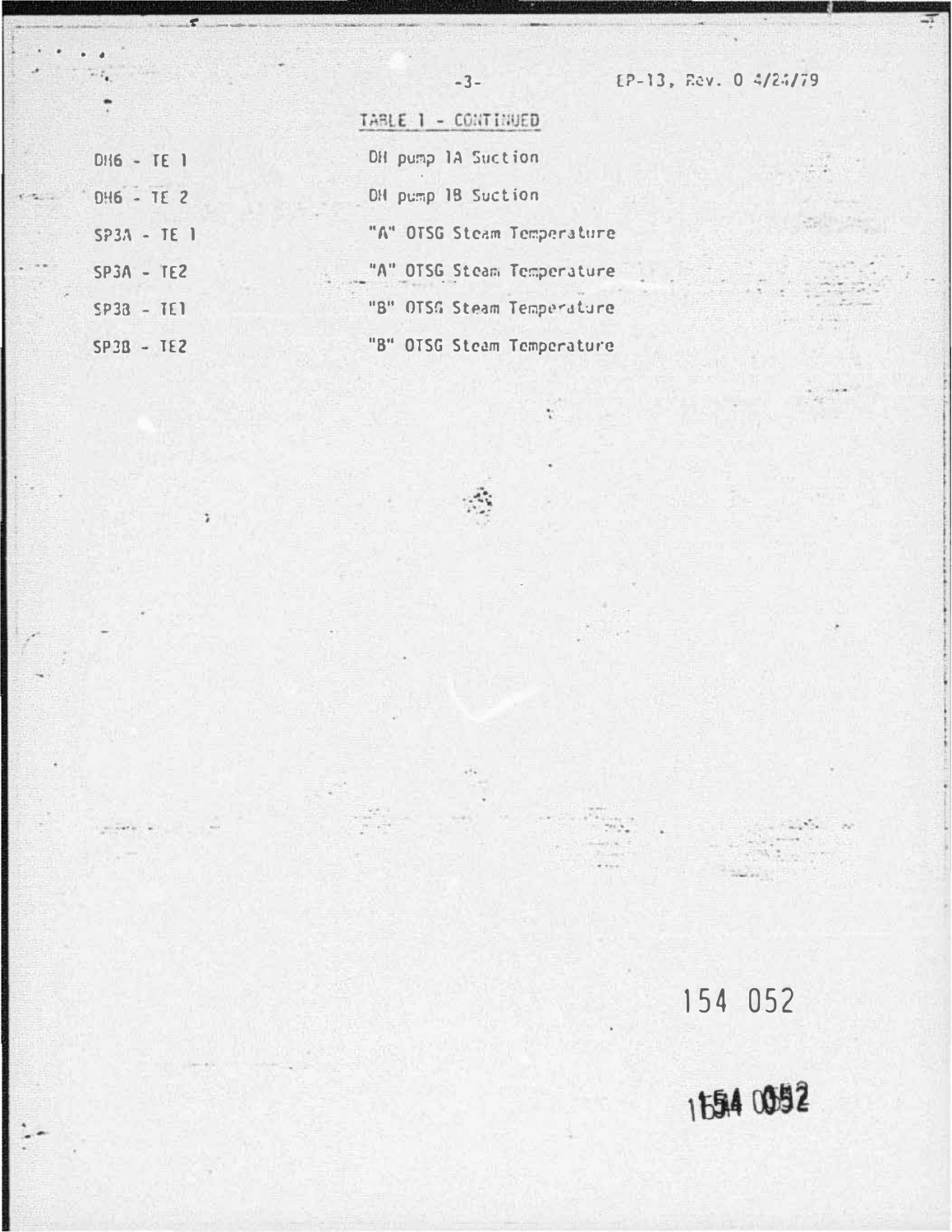#### $E = 13$  Fey. 0  $4/21/79$  $1: k$

 $\frac{1}{2}i$ 

 $1.753$ 

## EP-13 loss of FCS TENNIRATURE INDICATION

The purpose of this procedure is to provide alternate means of manitoring Reactor Coolent Systam Tamperatures, in the event that normal RCS temperature indication is lost.

1.0 Symptoms

1.1 Wide range temperature indications on console indicate high/ low temperatures.

- 1.2 RCS flow rate indication change due to loss of temperature compensation.
- 2.0 Immediate Actions
	- 2.1 Automatic

NONE

- 16unsM S.S
	- 2.2.1 Select 2 highest reading valid in-core thermocouples for readout on the CRT (Computer points 493 thru 544).
	- 2.2.2 Select Back-up points from Steam Generator Primary System Temperature Recorder, YM-TR-1922 Pnl 10
		- Note: Accuracy of readouts may be improved by switching an ohmmeter and comparing the resistance to the RTD curves. Curves (Tables) are found in the Rosemount Cal Curve Book in the Unit 2 Instrument shop (see attached Table 1).

### 3. Long Term Action

industrial and

 $\begin{array}{l} \left( \begin{array}{cc} 1 & \frac{1}{2} & \frac{1}{2} & \frac{1}{2} & \frac{1}{2} \\ \frac{1}{2} & \frac{1}{2} & \frac{1}{2} & \frac{1}{2} & \frac{1}{2} \\ \frac{1}{2} & \frac{1}{2} & \frac{1}{2} & \frac{1}{2} & \frac{1}{2} \\ \frac{1}{2} & \frac{1}{2} & \frac{1}{2} & \frac{1}{2} & \frac{1}{2} & \frac{1}{2} \\ \frac{1}{2} & \frac{1}{2} & \frac{1}{2} & \frac{1}{2} & \frac{1}{2} &$ 

- 3.1 Continue the present mode of primary system cooling using the incore thermocouples and backup TE's listed in Table 1 to monitor for any changes in RCS temperature.
- 3.2 Adjust core thermoccuple computer points to alarm at  $75^{\circ}$ F above their current readings.  $\frac{1}{2} \sum_{i=1}^{n} \frac{1}{2} \sum_{i=1}^{n} \frac{1}{2} \sum_{i=1}^{n} \frac{1}{2} \sum_{i=1}^{n} \frac{1}{2} \sum_{i=1}^{n} \frac{1}{2} \sum_{i=1}^{n} \frac{1}{2} \sum_{i=1}^{n} \frac{1}{2} \sum_{i=1}^{n} \frac{1}{2} \sum_{i=1}^{n} \frac{1}{2} \sum_{i=1}^{n} \frac{1}{2} \sum_{i=1}^{n} \frac{1}{2} \sum_{i=1}^{n} \frac{1}{2} \sum_{i=1}^{n$

154 053

 $\mathcal{A} = \mathcal{A} \times \mathcal{A} \times \mathcal{A} \times \mathcal{A}$